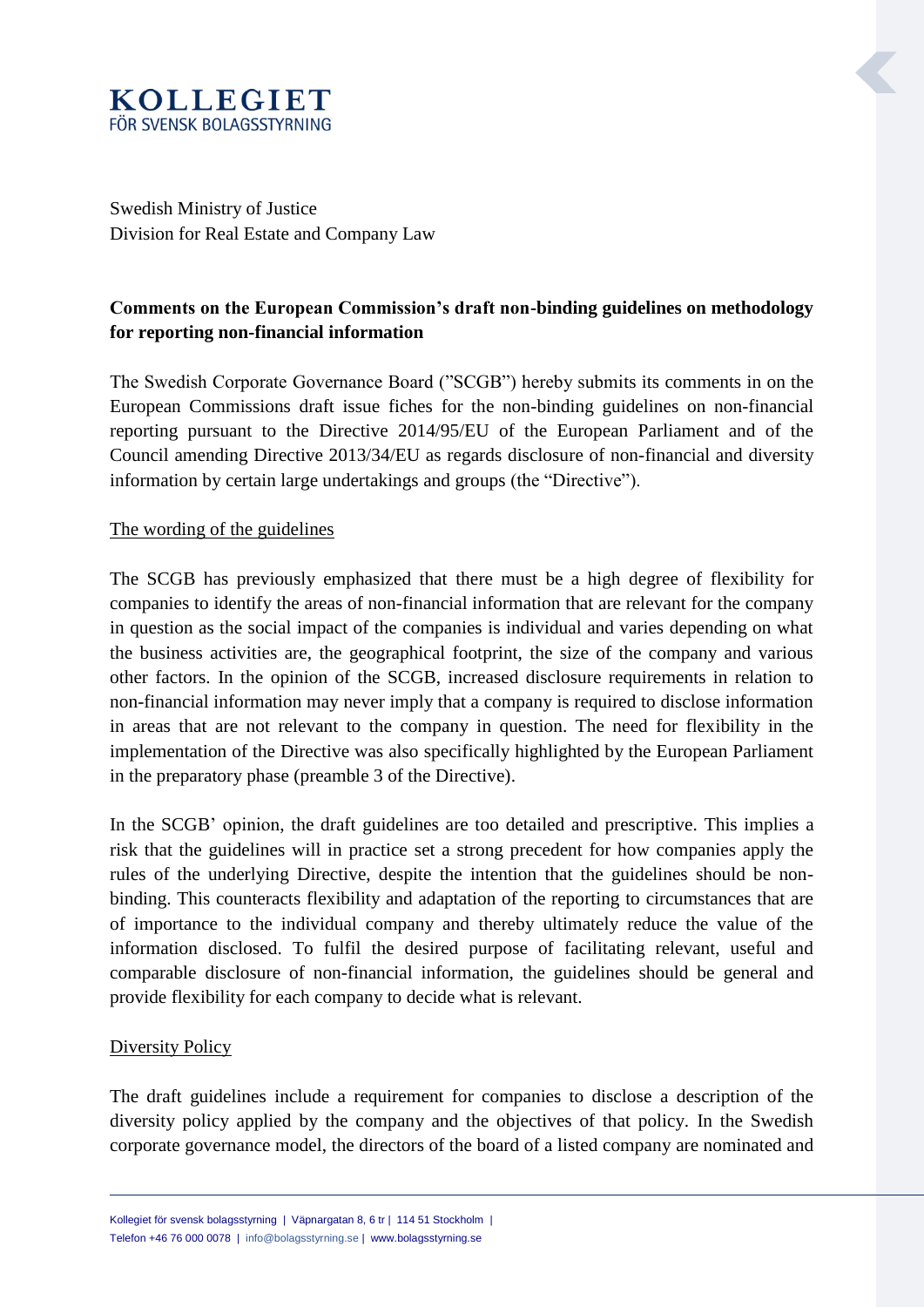

appointed by the shareholders through a shareholder-governed nomination committee procedure. A Swedish listed company cannot influence or account for the underlying considerations of the diversity policy that the shareholders, directly or through the nomination committee, choose to apply. In this respect, the draft guidelines would not be applicable in practice.

Stockholm, 23 February 2017

THE SWEDISH CORPORATE GOVERNANCE BOARD

Björn Kristiansson Executive Director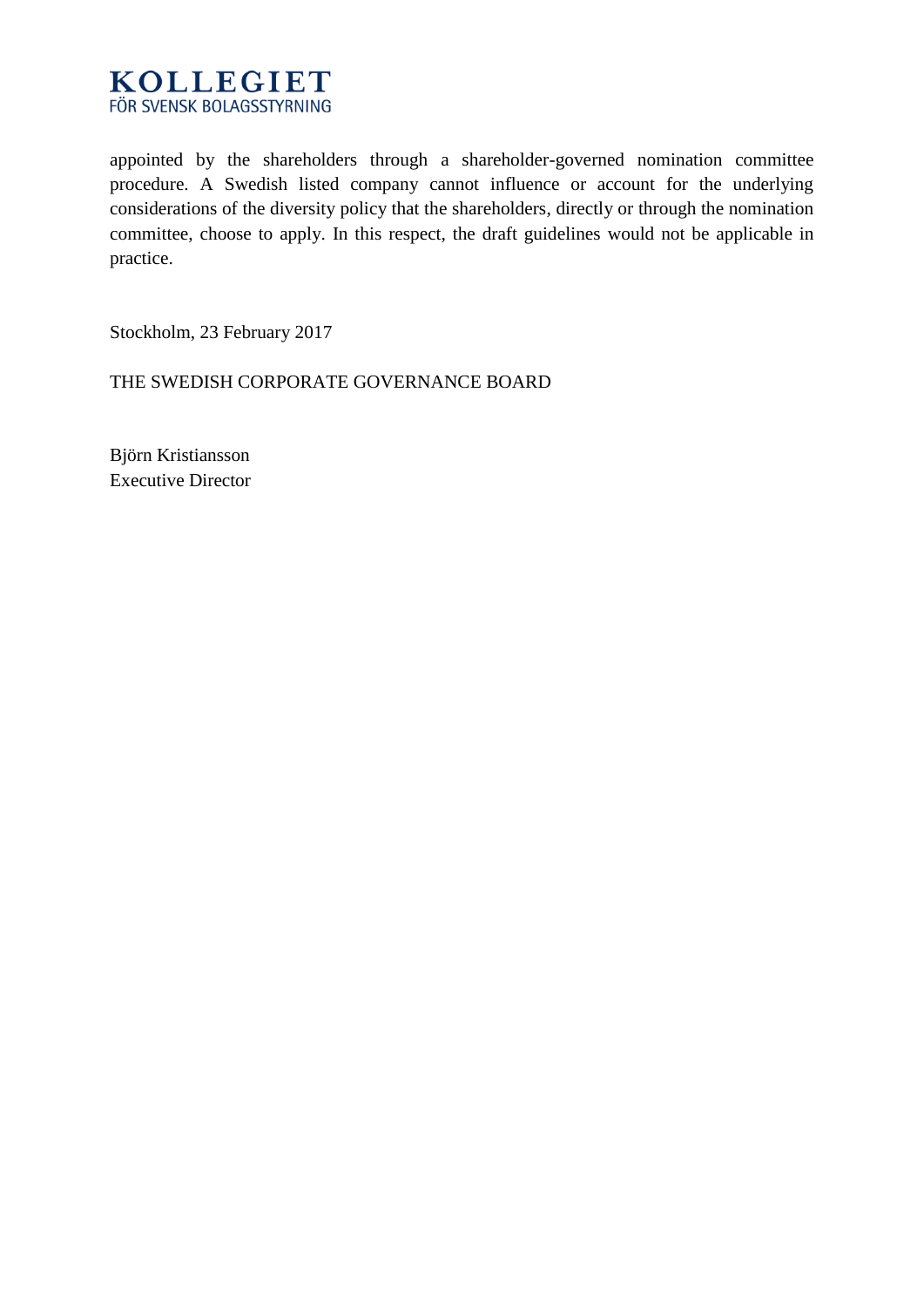

Directorate-General for Financial Stability, Financial Services and Capital Markets Union European Commission

## **Comments on the European Commission's draft non-binding guidelines on methodology for reporting non-financial information**

The Swedish Corporate Governance Board ("SCGB") hereby submits its comments on the European Commission's draft issue fiches for the non-binding guidelines on non-financial reporting pursuant to the Directive 2014/95/EU of the European Parliament and of the Council amending Directive 2013/34/EU as regards disclosure of non-financial and diversity information by certain large undertakings and groups (the "Directive").

### The non-binding status of the guidelines

In the opinion of the SCGB, there must be a high degree of flexibility for each company to identify the areas of non-financial information that are relevant for the company in question. The social impact of the companies is individual and varies depending on what the business activities are, the geographical footprint, the size of the company and various other factors. Further, the increased disclosure requirements in relation to non-financial information should never imply that a company is required to disclose information in areas that are not relevant to the company in question. The need for flexibility in the implementation of the Directive was also specifically highlighted by the European Parliament in the preparatory phase (preamble 3 of the Directive).

In the SCGB' opinion, the draft guidelines are too detailed and prescriptive. This implies a risk that the guidelines will in practice set a strong precedent for how companies apply the rules of the underlying Directive, despite the intention that the guidelines should be nonbinding. Strict guidelines may thereby counteract the sought-for flexibility that is required to take account of the multidimensional nature of corporate social responsibility and thereby ultimately reduce the value of the information disclosed by the companies. To fulfil the desired purpose of facilitating relevant, useful and comparable disclosure of non-financial information, the guidelines should be general and provide as much flexibility as possible for each company to decide what information is relevant and should be disclosed.